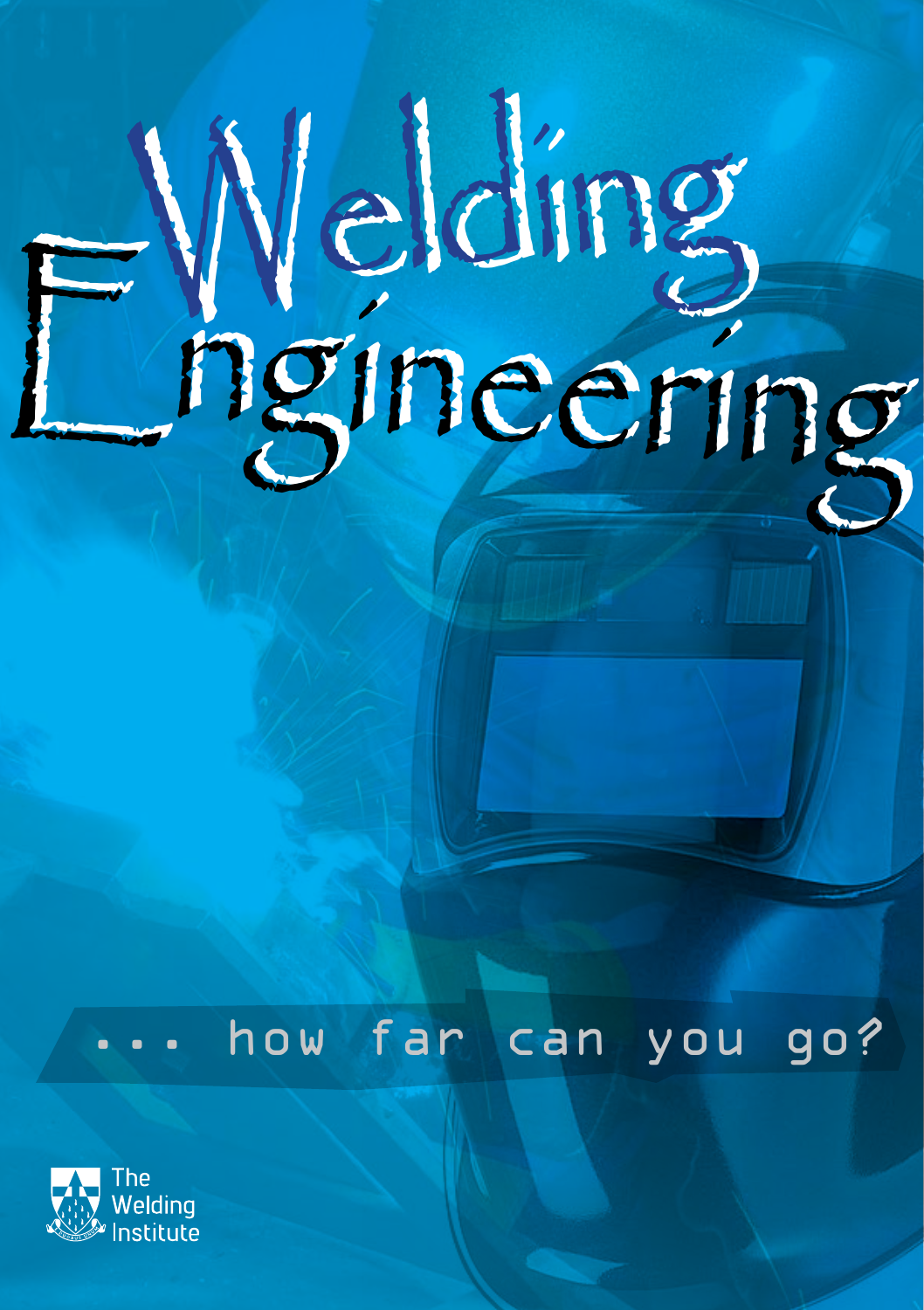# So what is welding?

Imply, welding is a process used<br>to make high-strength joints<br>between two or more parts.<br>However, there are many different to make high-strength joints between two or more parts. However, there are many different types of welding, and they can require advanced technology and a high degree of skill.

Welders work with a variety of different metals, alloys and materials – heating, melting and joining them together.

There are many different ways to weld, some of which involve amazing machinery harnessing revolutionary technology, including electron beams, lasers and ultrasonic waves.

Welders can be found across all industries, in every corner of the earth. Their work includes the fabrication of aeroplanes, manufacturing of cars and other vehicles, construction of buildings and bridges, and ensuring the safe operation of oil rigs at sea, working topside and underwater.

# Will I be able to get a job by

learning how to weld? b hile parts continue to need<br>joining together, there will<br>always be work for welders. nile parts comert<br>joining together, there will<br>ink for welders. always be work for welders. There is currently a need for skille<sup>d</sup> welders and welding engineers, both in the UK and globally. Job prospects are excellent, and there is good money on offer - especially for roles requiring a high level of skill.

Welding is certainly an exciting career choice, opening the door to many opportunities: the opportunity to learn new advanced technological processes; the opportunity to work for a range of different companies; and the opportunity to work around the

world. And there is more to welding than simply joining things together. Many different career paths are available:<br>- Management

- 
- \_ Management<br>\_ Teaching/instructors<br>\_ Teaching/instructors
- Welding inspectors
- Project managers Plant/consumable sales personne<sup>l</sup>
- 
- Supervisors
- Engineers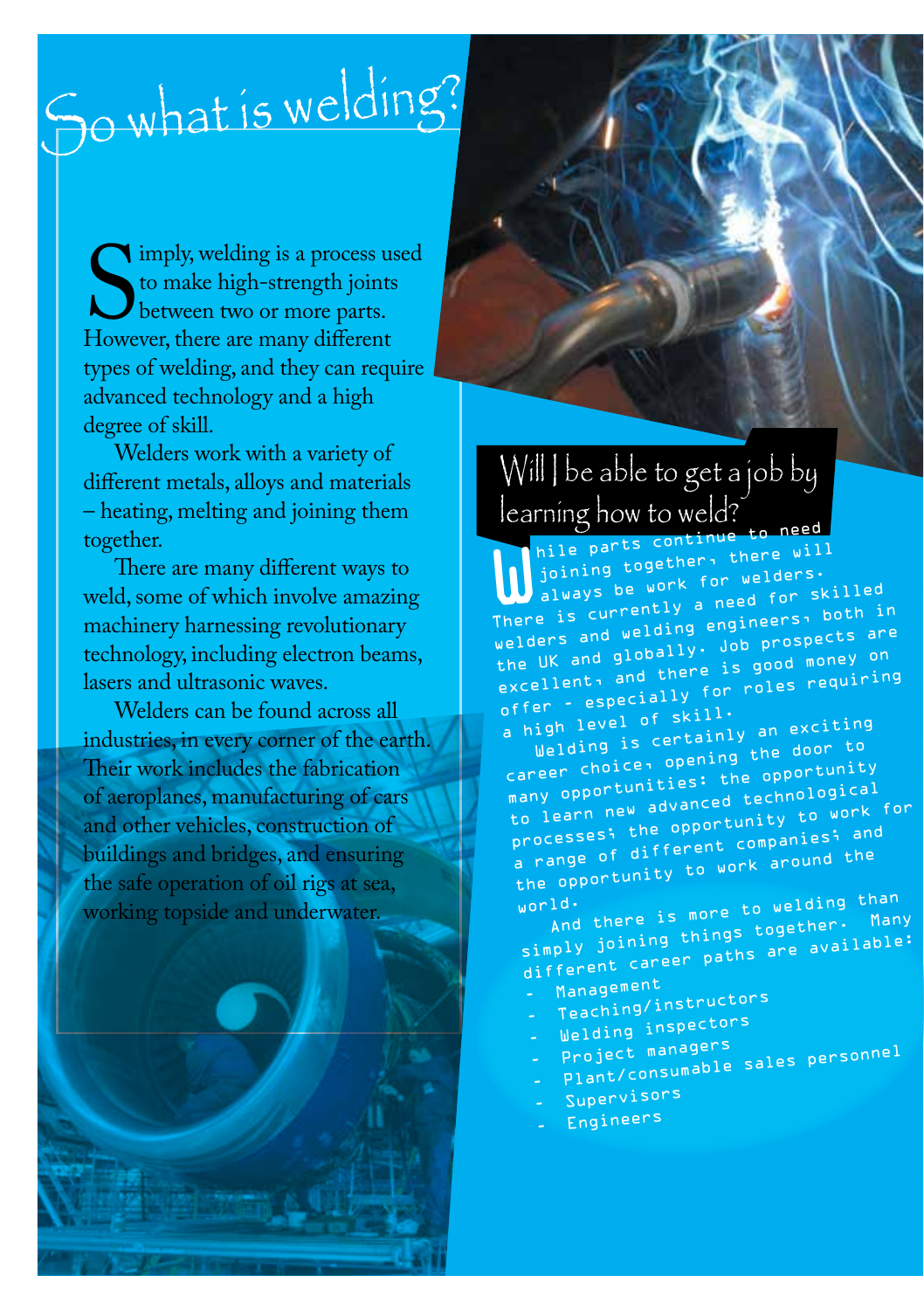## Do I have what it takes to make a good welder?

To begin with, you will need:

• Great eyesight To be healthy and fit • Good hand-eye co-ordination To be skilled with your hands To enjoy working with tools To be willing to practise and train – including in the use of the latest technology

## ant to find out more?

1981 Pour Bart Leaving Benoot, of uged<br>16-24, you could apply for a place<br>a company. An apprenticeship combines f you're just leaving school, or aged 16-24, you could apply for a place on an apprenticeship scheme with practical training in a job with study, allowing you to earn while you learn.

The following website is very useful:

#### www.apprenticeships.gov.uk

Many companies offer comprehensive training programmes in several welding processes, while others may be more specific and focused.

Ask your careers teacher or contact local engineering companies for advice.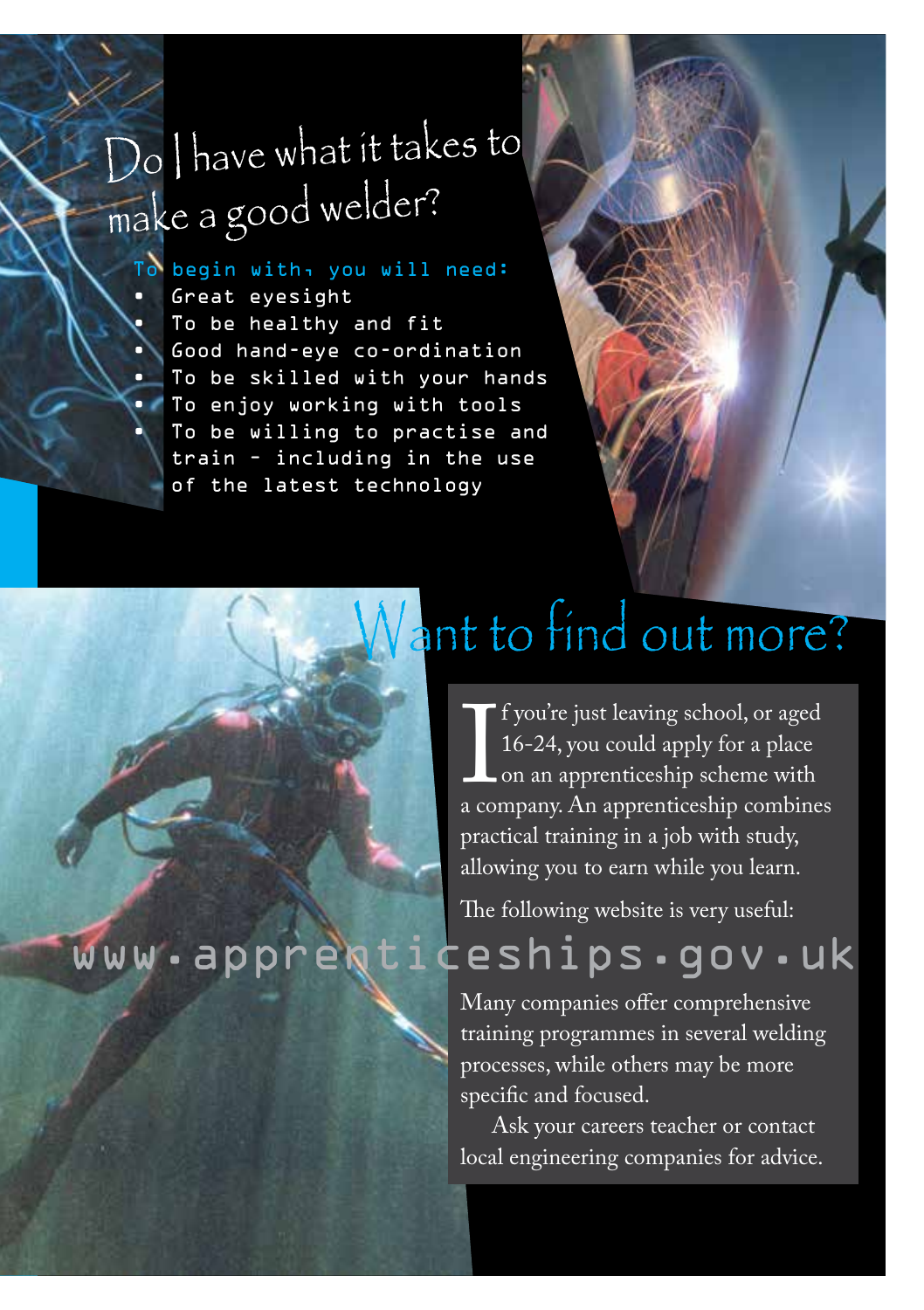## **Changing your career?**

 $\mathbf{I}_{\mathbf{r}}$  $\Gamma$  f you are considering changing career, you may wish to develop basic skills of welding before you apply for a job. Evening classes in welding are available at many colleges or local training providers. They offer both training in practical skills and an understanding of the science that makes welding possible.

Information about courses is available from many training organisations including The Welding Institute.

 $Can$  get financial help for my training? There may be grants available to help pay for the cost of a course you are interested in.

Your local college, training provider or Jobcentre Plus will be able to tell you more.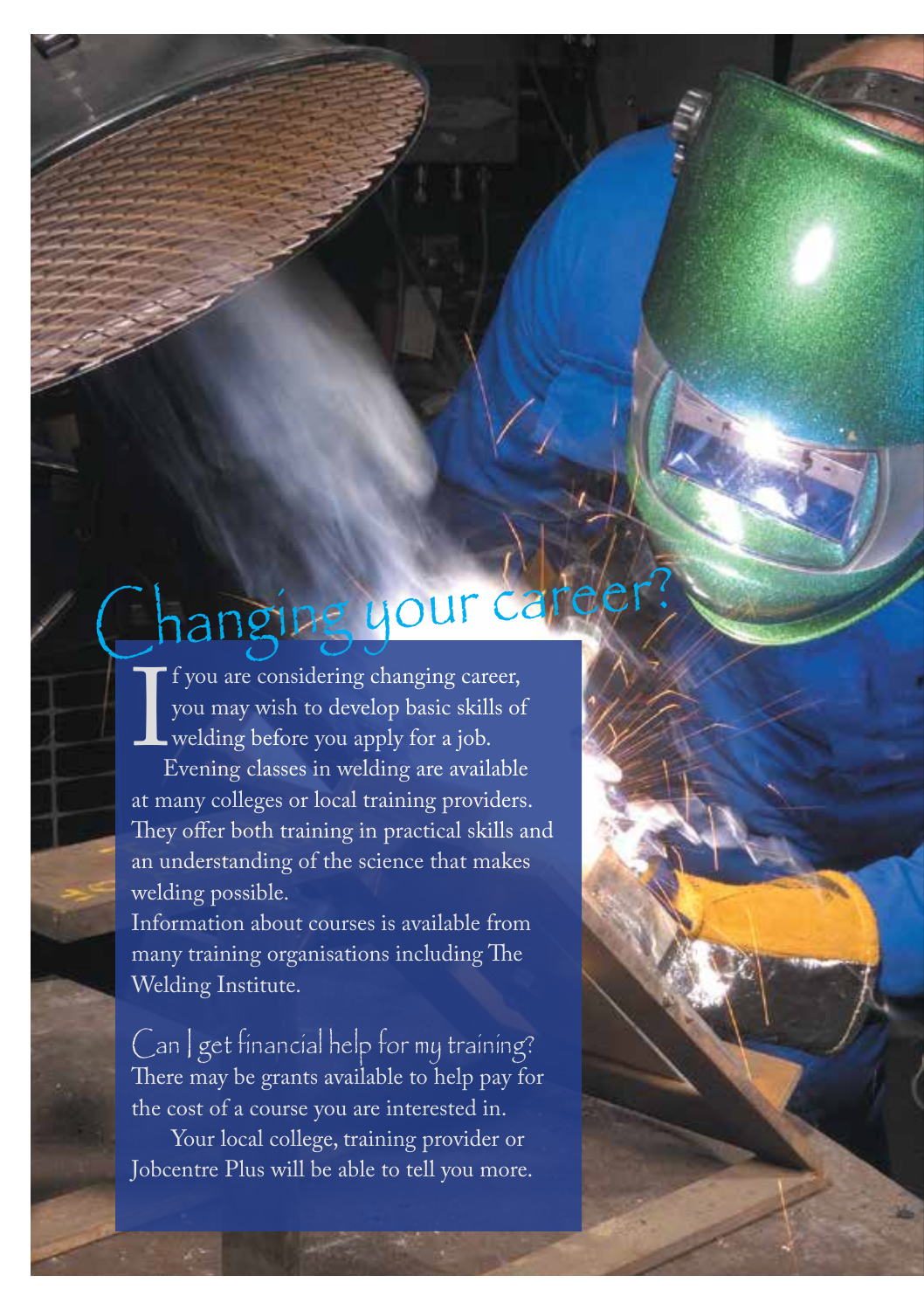### What qualifications and experience will need?

To become an apprentice you<br>will normally need four<br>GCSEs at grade A to C.<br>These should include the will normally need four GCSEs at grade A to C. These should include the subjects maths, English and science.

For more information about the requirements for apprenticeships, visit the website:



www.apprenticeships.gov.uk

You could also consider studying for a different kind of qualification, which could give you some of the special skills you need for a job.

See the following organisations' websites for more information about welding careers, qualifications and training:

- Engineering Construction Industry Training Board (ECITB)
- The Science, Engineering, Manufacturing and Technologies Alliance (SEMTA)
- The Welding Institute

www.ecitb.org.uk www.semta.org.nk www.theweldinginstitute.com

What further training can I do? You can continue to learn while you are

working. You could study for one of several

- NVQs, including:
- •Fabrication and Welding Engineering<br>levels 2 and 3 levels 2 and 3
- evers  $2 \text{ and } 6$ <br>• Welding (with pipework or plating options) Level 3
- Fabrication and Welding Level 3
- •• National Welder Training Standard (NWTS) VRQ 1, 2 and 3.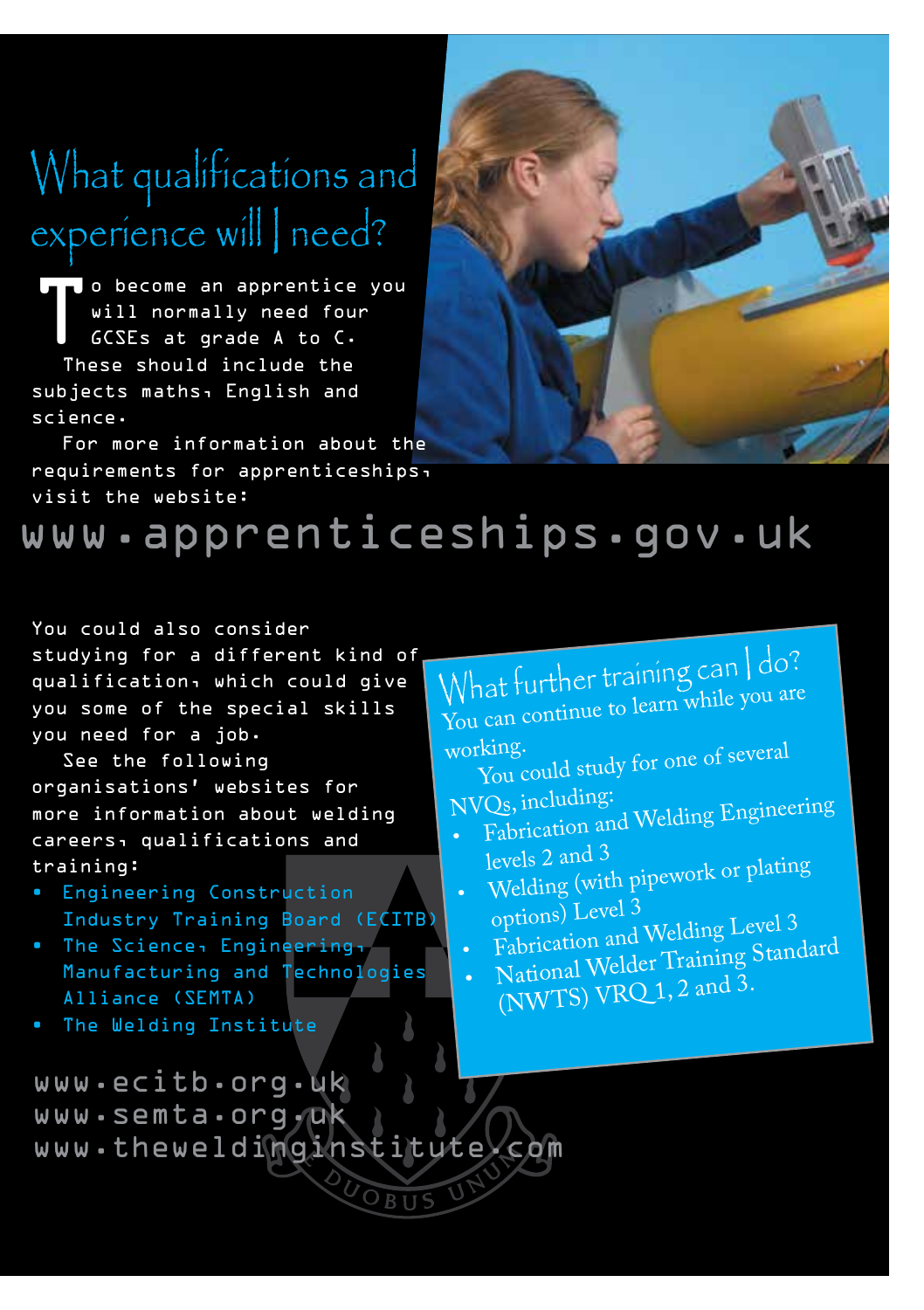I'm going to university – what about me?

Then you may be able to become a<br>qualified welding engineer.<br>Welding engineers require an qualified welding engineer. Welding engineers require an understanding of metal and material science, along with the technology used to shape joints. This includes arc welding, lasers, resistance welding, brazing and soldering.

#### Qualifications you could consider are:

- BEng in Metallurgy/Materials Science and/or Engineering
- MEng in Metallurgy/Materials Science and/or Engineering
- Cranfield MSc in Welding Engineering

Learning and knowledge can also be developed through internships and onthe-job assignments.

### Where can | go for more information?



The Welding Institute has lots of information available for anyone who's interested and our staff are always happy to help.

We can provide the following information:

- industries in which welding plays a key role
- training schemes for welding methods
- qualifications for inspection and testing

Please contact:

The Welding Institute Granta Park Great Abington Cambridge CB21 6AL United Kingdom

01223 899 000 theweldinginstitute@twi.co.uk

#### www.theweldinginstitute.com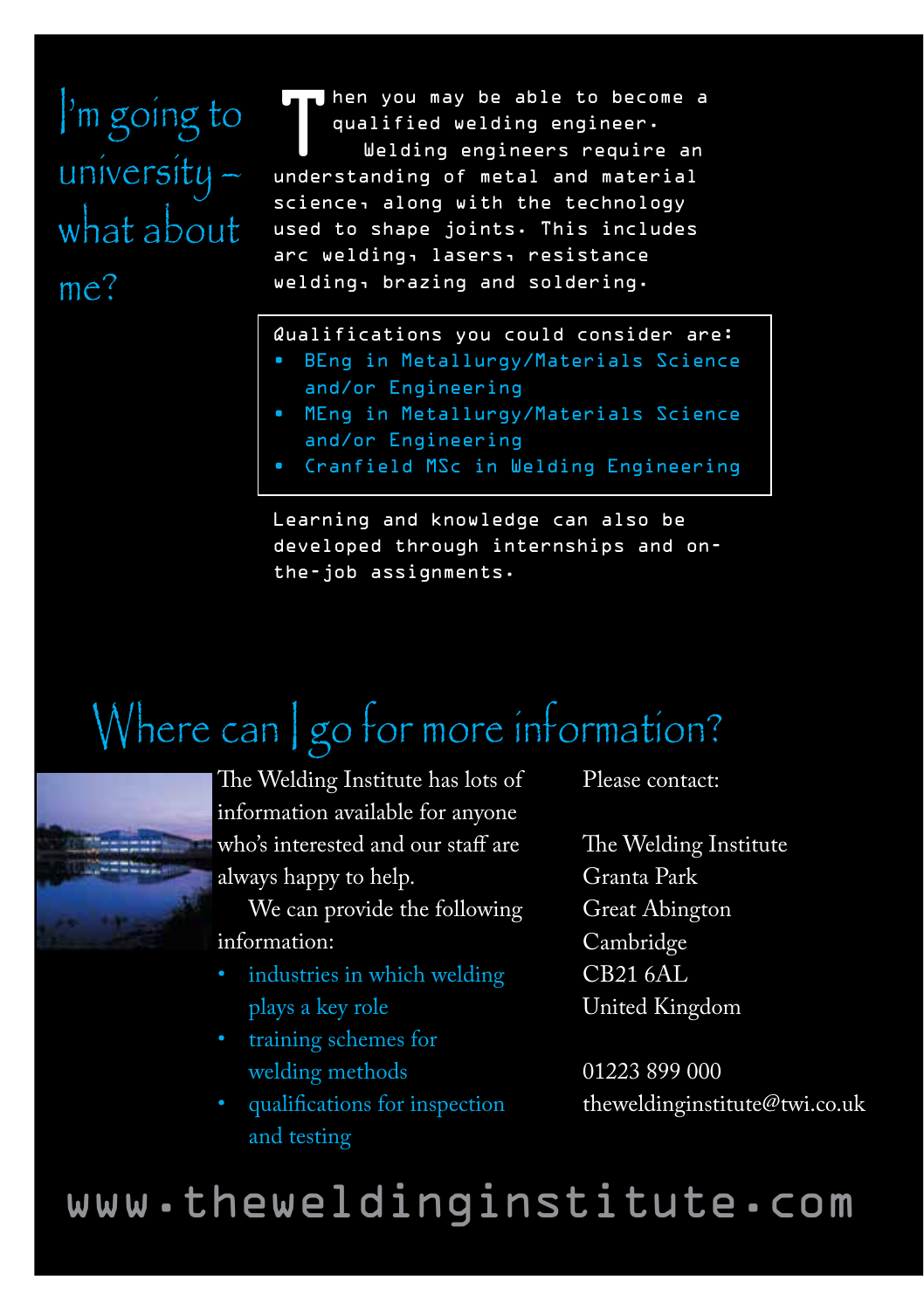## Welding Training Colleges

| Central College Nottingham          | NOTTINGHAM                  | 0115 914 6414        |
|-------------------------------------|-----------------------------|----------------------|
| Central Sussex                      | <b>CRAWLFY</b>              | 01293 442 213        |
| Chesterfield College                | CHESTERFIELD                | 01246 500 500        |
| Colchester Institute                | <b>COLCHESTER</b>           | 01206 712 000        |
| College of North West London        | LONDON                      | 0208 208 5050        |
| Derwentside College                 | <b>GATFSHFAD</b>            | 01207 585 900        |
| Dundee & Angus College              | DUNDEE/ARBROATH             | 0300 123 1010        |
| Fife College                        | KIRKCALDY/GLENROTHES        | 0344 248 0115        |
| Forth Valley College                | <b>FALKIRK</b>              | 0845 634 4444        |
| Guernsey College                    | <b>ST PETER PORT</b>        | <b>01481 737 500</b> |
| Grimsby Institute                   | GRIMSBY                     | 0800 315 002         |
| Hull College                        | <b>HULL</b>                 | 546 555 58410        |
| <b>ITCA Ltd</b>                     | ABERDEEN                    | 01224 772 709        |
| Leeds City College, Keighley Campus | KEIGHLEY                    | <b>01535 685 000</b> |
| Lincoln College                     | LINCOLN                     | 01522 876 000        |
| New College Lanarkshire             | MOTHERWELL                  | 0300 555 8080        |
| Newark & Sherwood College           | <b>NEWARK</b>               | <b>O1636 680 680</b> |
| North East Scotland College         | <b>ABERDEEN/FRASERBURGH</b> | 0300 330 5550        |
| Preston's College                   | PRESTON                     | 01722 225 522        |
| Rotherham College                   | <b>ROTHERHAM</b>            | O1709 362 111        |
| South Tyneside College              | <b>SOUTH SHIELDS</b>        | 0191 427 3500        |
| Tameside College                    | <b>ASHTON UPON LYNE</b>     | <b>Ol61 908 6789</b> |
| TWI Training                        | CAMBRIDGE                   | 01223 899 000        |
| Yorkshire Coast College             | SCARBOROUGH                 | 0800 731 7410        |
| <b>WEC Group Ltd</b>                | <b>DARWEN</b>               | 01254 773 718        |
| Wilkinson Welding Academy Ltd       | <b>SALFORD</b>              | <b>Ol61 728 7944</b> |